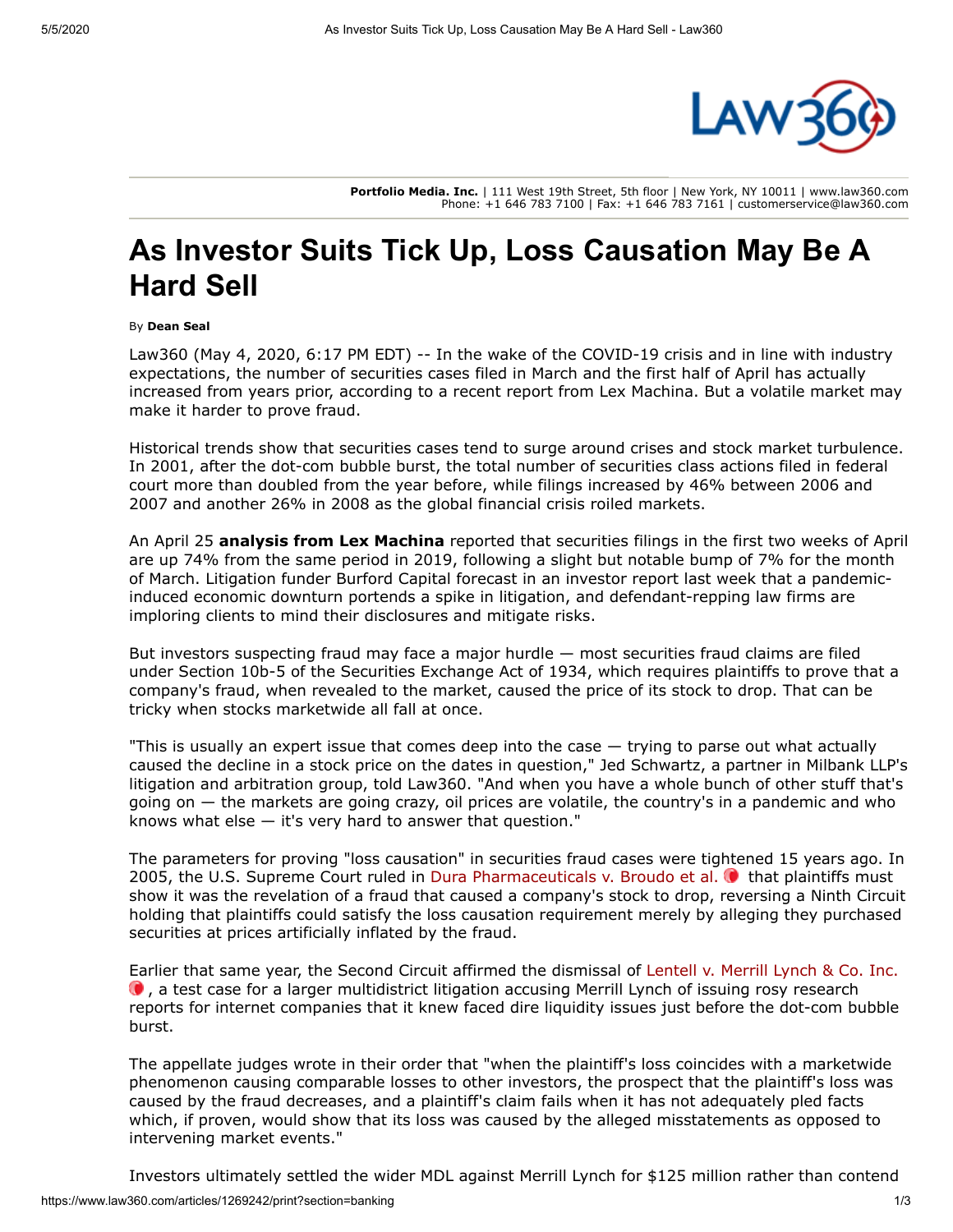with the heightened loss causation standard established under Dura and Lentell that went on to tank the case of settlement opt-out investor Ronald Ventura, who was told by a New York federal judge in 2008 that he hadn't shown his losses were caused by Merrill Lynch's allegedly fraudulent research reports and not the "collapse of the internet sector as a whole."

So while the financial crisis of 2007 and 2008 predictably drove up the filing of securities class actions in those years, defendants in those cases could now turn to Dura and Lentell to argue that investor losses from an alleged fraud could not be distinguished from losses caused by the housing crisis and broader market downturn.

"Any time you have market volatility, whether it is tied to a specific event or not, the defendants have the argument that plaintiffs can't plead and prove their losses were caused by the specific misrepresentation as opposed to other market factors," said [Skadden Arps Slate Meagher & Flom LLP](https://www.law360.com/firms/skadden) partner Robert Fumerton, whose firm represented the defendants in Lentell.

Fumerton, who represented [UBS](https://www.law360.com/companies/ubs-ag) in the first-ever residential mortgage-backed securities action brought by a trustee to go to trial, recalls his team having "high hopes" that courts would build on the Lentell and Dura decisions in adjudicating cases that arose from the financial crisis.

He found the judiciary was generally reluctant to grant motions to dismiss on loss causation grounds in those cases, wanting at that stage to "disentangle losses that may have been caused by the revelation of the misstatement as opposed to the unprecedented collapse in the housing market," but it's a defense that can be deployed again at the summary judgment phase, Fumerton said.

"We'll certainly be making many similar arguments in litigation arising out of the COVID-19 crisis," Fumerton told Law360. "I think it should be difficult for plaintiffs to plead and prove that losses were caused by underwriting defects or other misrepresentations as opposed to a worldwide pandemic."

This defense against securities claims during market turmoil might not dampen the number of securities class actions filed, but it does lead to fewer successful cases and lower settlements, according to Jill Fisch, a professor of business law and co-director of the Institute for Law and Economics at the University of Pennsylvania Law School. That was the case 10 years ago, and the defense may again help insulate companies from securities fraud claims following the coronavirus pandemic.

"To the extent that there are fewer cases, or fewer are successful, or the size of recoverable damages is less, any of those things reduces the deterrent effect of securities fraud litigation," Fisch told Law360. "It either reduces the likelihood or the size of any potential penalty."

That said, investors are not without recourse; there are tools for factoring out the effect of general market movements from the effects of alleged fraud. While there may be more volatility during a global crisis, companies revealing corrective disclosures will see their stocks continuing to move [downward "net of market- or industry-related volatility," according to Bernstein Litowitz Berger &](https://www.law360.com/firms/bernstein-litowitz) Grossmann LLP partner Salvatore Graziano.

"We saw this in the 2008 crisis on a company-by-company basis where we had no issue demonstrating loss causation," Graziano told Law360.

Graziano, who has recovered billions of dollars for investors throughout his career, seemed unfazed by the suggestion that the recent market volatility would be a hindrance to securities litigation going forward and confident that the latest crisis will reveal more fraud, "which becomes difficult to hide in a downward cycle."

"Bottom line, if you are committing fraud, you should be more worried now than ever," Graziano said. "There will be no place to hide in market volatility."

--Editing by Philip Shea and Jill Coffey.

*Law360 is owned by [LexisNexis Legal & Professional,](https://www.law360.com/companies/lexisnexis-group) a [RELX Group company,](https://www.law360.com/companies/relx-plc) which owns Lex Machina.*